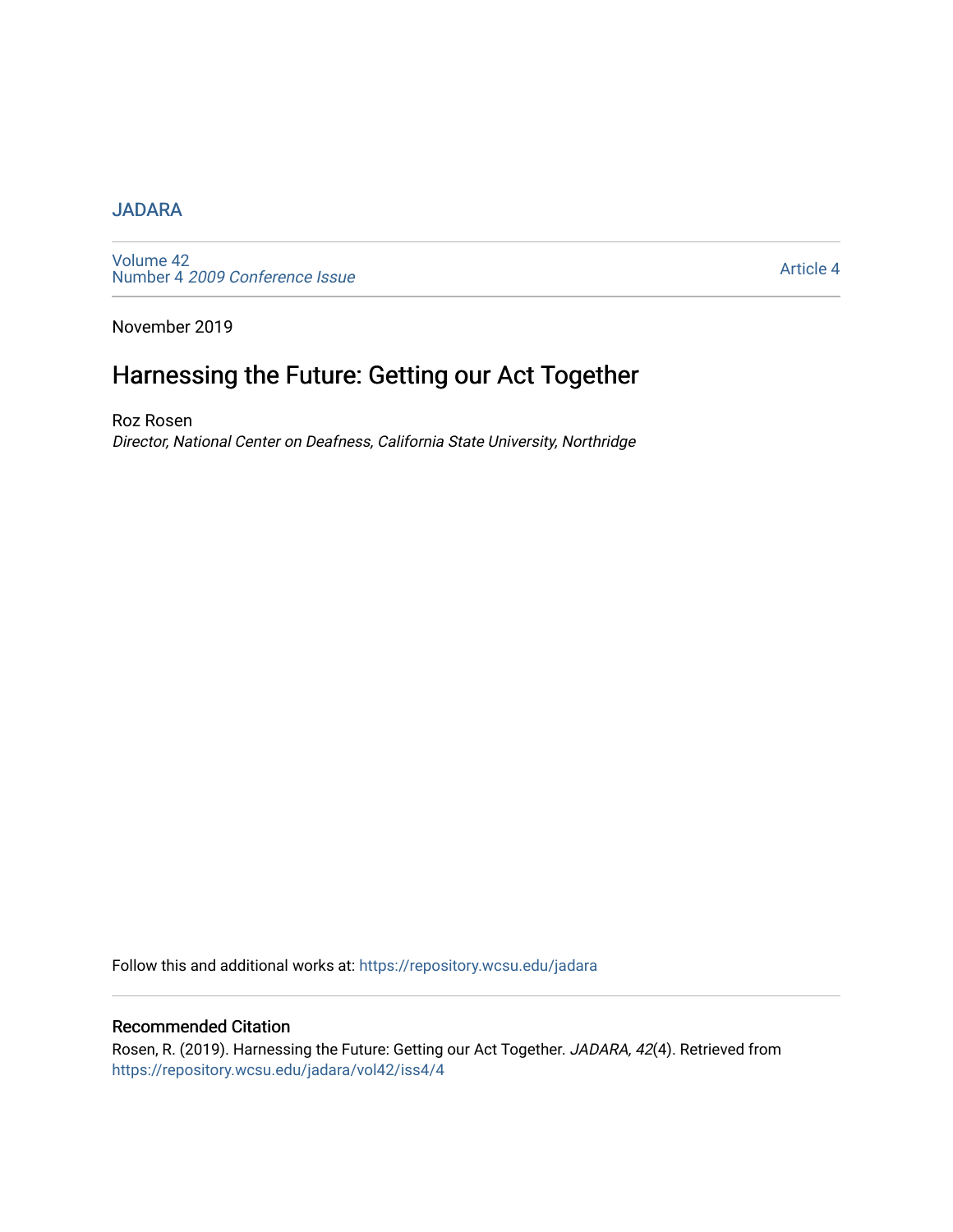### HARNESSING THE FUTURE: GETTING OUR ACT TOGETHER

Dr. Roz Rosen, Keynote Director, National Center on Deafness California State University, Northridge

### Opening Remarks

It is my pleasure to be here to present to you here in San Antonio, right after lunch. As the saying goes, when in San Antonio, do as San Antonians do, which means after fiesta, siesta!

So I may put you to sleep.

I had the good fortune to be bom to a deaf family in New York City; my family instilled in me and my brother a love for both American Sign Language (ASL) and English via daily language access, storytelling and reading books. I also loved comic books and picking up language. 1 went to Gallaudet, the happy hunting grounds, as it was known 50 years ago, to find myself a husband, get barefoot in the kitchen and raise passels of kids. The world changed and we changed too. My first real job was as a vocational rehabilitation counselor, which was vastly more enriching than just booklearning about the wide diversity of the deaf community. My hat is off, with much admiration and appreciation, for all you folks in the service field counselors, mental health workers, social workers, community and agency service providers. Thank you for all you do!

#### Introduction

This presentation focuses on how to plan for the future and the rationale for doing so. Components of futures planning include analyses and knowledge of: trends, human rights, consumerism, educational and occupational goals, technological advents, and visionary and strategic futures planning tools.

### The Future

Futurists will inform you that there is not one future but many futures: 1) possible, 2) probable and 3) preferred. To wit, there are many possible futures,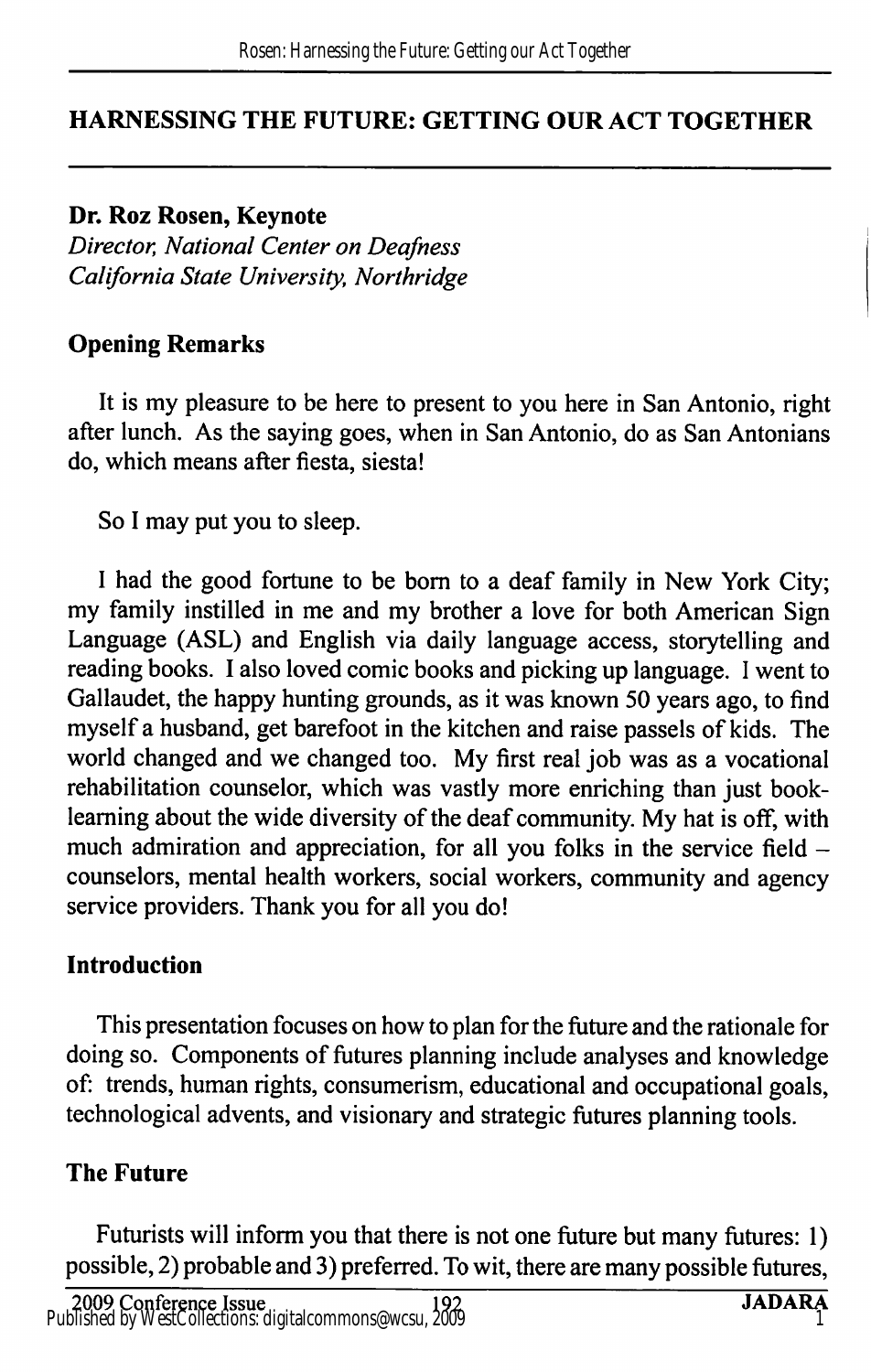#### *JADARA, Vol. 42, No. 4 [2009], Art. 4*

some probable futures but just a few preferred futures. There are choices to be made. Not to choose your preferred future is in itself a choice. To achieve your preferred future, you must envision, analyze, strategize and implement plans, in collaboration with other stakeholders, assess progress and make modifications as needed. "The most reliable way to anticipate the future is by understanding the present," proffers John Naisbitt, author of Megatrends (1980). This includes analyses and syntheses of current happenings gleaned through newspapers, the media, research, and other sources of information, to arrive at clusters of events and directions, thus framing trends.

A tourist was riding in a taxicab in Washington D.C., admiring the many monuments and the inscriptions on them. He noted one, "The Past is Prologue." Not quite understanding, he asked the cabdriver for a translation, and the cabdriver responded, "I'm not sure but I think it means you ain't seen nuttin' yet!" The future definitely holds awesome changes for all of us. The last 25 dramatic years are a harbinger of the tremendous promises the future may bring.

It is interesting to note how intelligent industrial leaders have been proven so very wrong:

- • "This 'telephone' has too many shortcomings to be seriously considered as a means of communication. It's of no value to us." - A memo at Western Union, 1878 (or 1876).
- • "When the Paris Exhibition [of 1878] closes, electric light will close with it and no more will be heard of it." $-$ Oxford professor Erasmus Wilson
- • "Heavier-than-air flying machines are impossible." - Lord Kelvin, British mathematician and physicist, president of the British Royal Society, 1895.
- •"The horse is here to stay but the automobile is only a novelty  $-$  a fad." - The president of the Michigan Savings Bank advising Henry Ford's lawyer, Horace Rackham, not to invest in the Ford Motor Co., 1903
- • "The cinema is a fad, just a canned drama. Audiences prefer flesh and blood on the stage." - Charlie Chaplin, actor, producer, director, and studio founder, 1916"[Television] won't last more than the first six months. People will not stare at a plywood box every night." - Darryl Zanuck, movie producer, 20th Century Fox, 1946.
- • "Why would anyone want a computer in their home?" - Ken Olson, president, chairman and founder of Digital Equipment Corp (DEC), maker of big business mainframe computers, opposing the PC in 1977.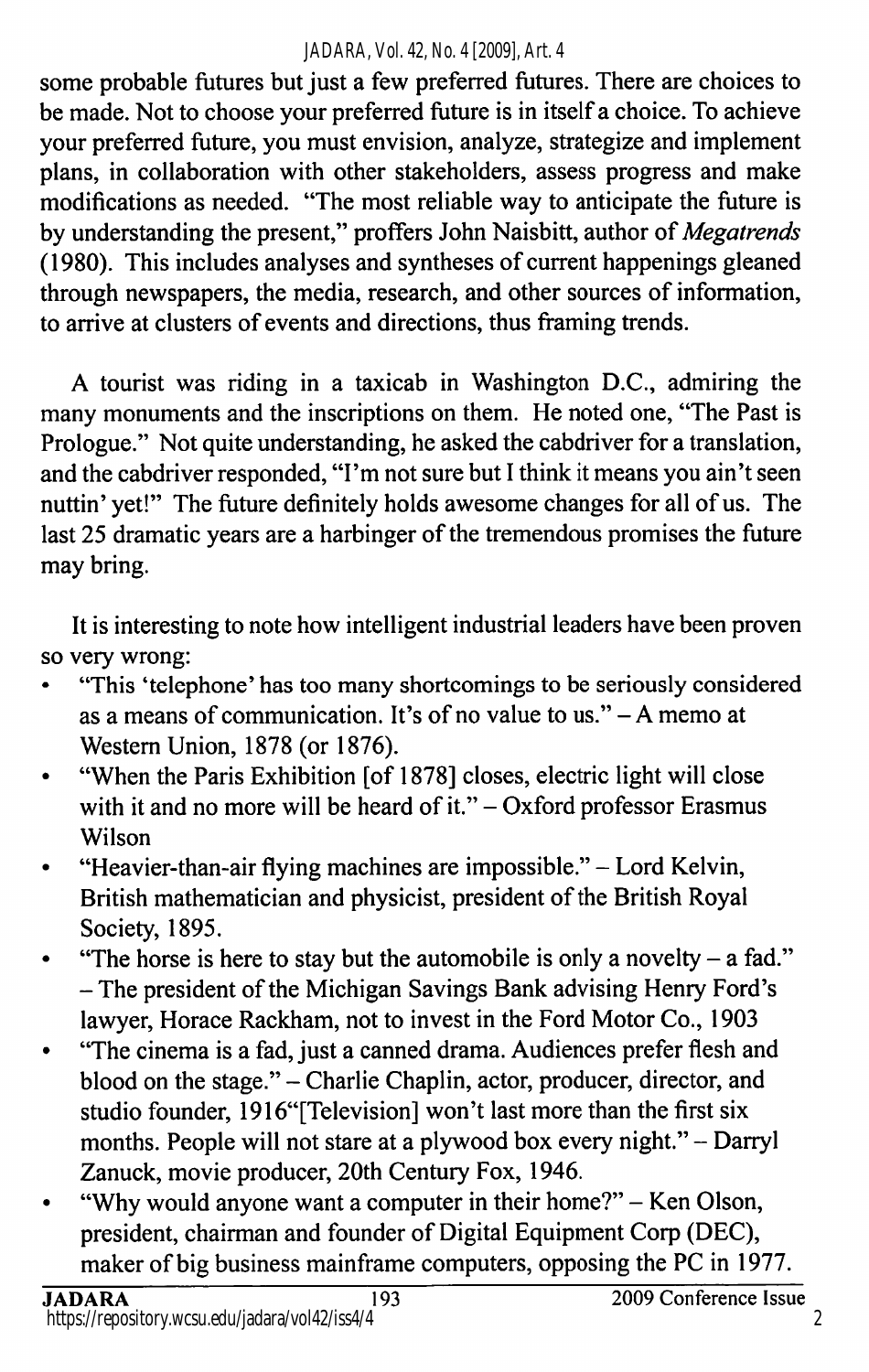•And the granddaddy of them all  $-$  "Everything that could be invented has been invented." Patents Office Director, 1900s.

Also telling are those missed the opportunity to move to the next level and thus have fallen by the historical wayside. The gaslight company missed the next quantum leap, and shrugged off the possibilities of the light bulb. The Western Union Company neither invented nor incorporated the telephone and telephony. The horse buggy manufacturers did not transform into the automobile industry. The telephone company did not expand to include point to point computer networks. Nowadays it is essential to maintain an open mind for infinite spin-off possibilities.

Some current predictions in technology and biology (as noted on the website www.futureforall.org) may not be far-fetched: Artificial intelligence; biotechnology (growing organs, manipulating DNA); designer babies or bodies; mind/emotion control; age reversal/eternal life; instant info; virtual info; wireless all-in-one devices; holographic messages; colonizing space; paperless/cashless; phone implants; merge of computers and brains; nanoscale computers; global network; robots everywhere to clean, care for all your needs at home and even serve as your partner; instant language translators; downloading brains; encoding yourself to live as a matrix in a computer, and self-driving or flying cars.

## Megashifts in our Field

What about predictions within the field of education and services within the deaf community? What did they think 30 years ago regarding "far fetched notions" which are more or less today's realities?

Could anyone have conceived that P.L. 94-142 (IDEA) would have flipped education of deaf students from 80% in special schools and programs for deaf students in 1980 to 80% in mainstream settings? That Gallaudet and NTID together would serve less than 10% of the national population of approximately 25,000 postsecondary deaf students? (However, the vast majority of deaf college graduates nowadays do graduate from those two colleges.) That communication and information access would increase exponentially through interpreters and technology? That interpreters would be provided at no cost to consumers for most situations and that there would be laptop computers, pagers and videophones nearly everywhere? That the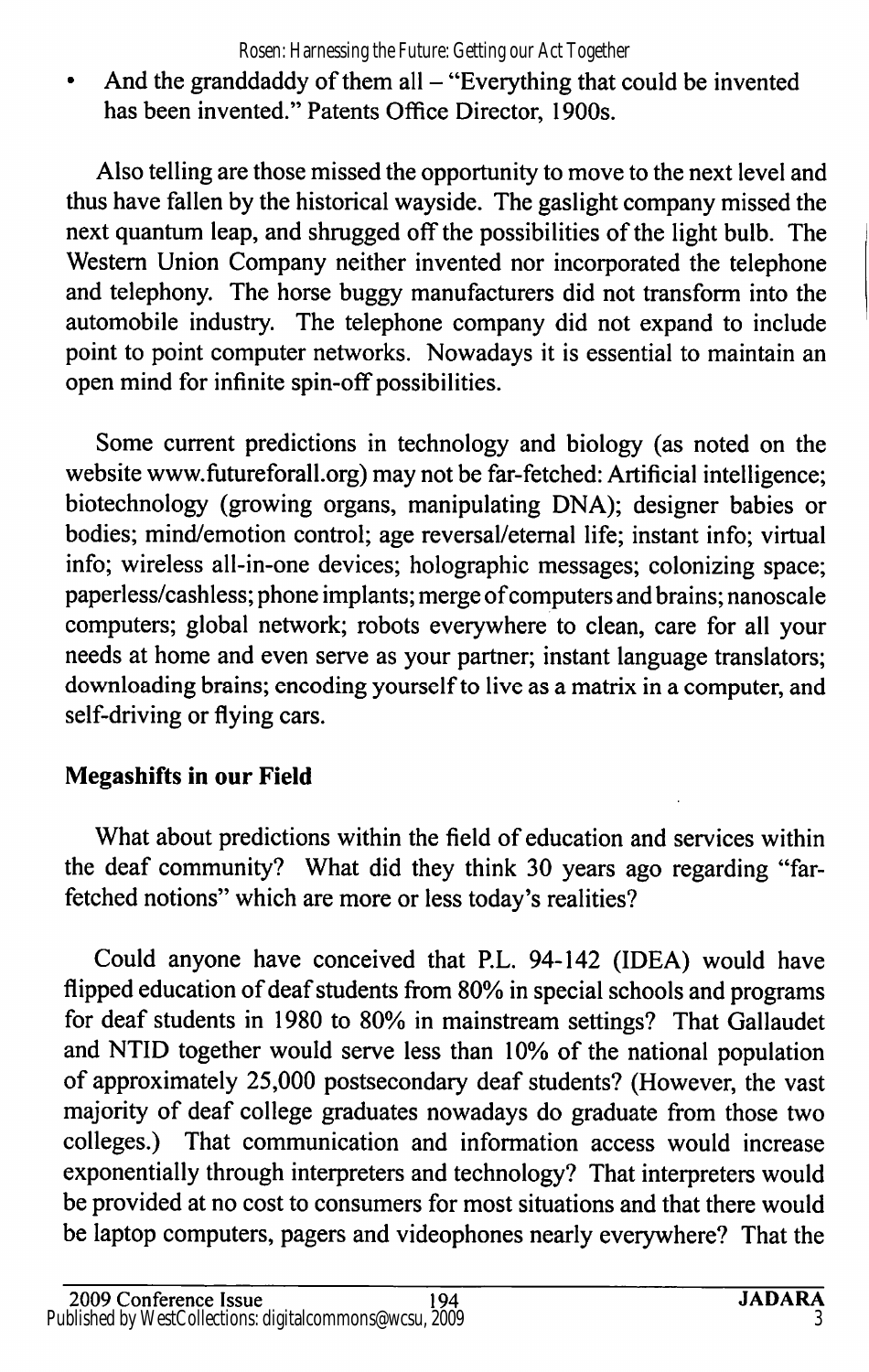Americans with Disabilities Act would transform the face of public services and employment. That government support in terms of policy, funds and leadership would reduce so dramatically? That there would not be the likes of Boyce Williams and Mac Norwood in the leadership echelons of the government, to advocate for us? That there would be mega-shifts in ASL, culture and community, with growing respect and bodies of research in those fields? That ASL would be the third most used language in the United States, after English and Spanish? Fortunately, the fact of all this is that deaf person is more empowered today yet faces daunting challenges,

# Groundswell for Change

What may be some predictions for the year 2020 related to the Deaf community, access, education, employment and community services? These can be good, bad and/or ugly. It behooves us to begin envisioning and collaborating towards preferred futures. As Abraham Lincoln stated, the best way to predict your future is to create it.

A quick view of the megatrends can help us expedite and frame our thought stream. The shift from industrial to informational economy indicates the valuation of people over products. Diversity and globalism are very much in evidence in the U.S. We have clearly moved beyond standard answers to the knowledge that there are multi-altematives. Instead of pathological paternalism, we seek and expect our human right to self-determination and partnerships. Rather than engage in provider-patient relationships, we expect rights and participation as consumers. "Nothing about us without us" is our mantra. In reviewing programs and processes, accountability for outcomes has replaced mere activities or progress. For success in communities and the marketplace, collaborations are more potent than competitions. We appreciate the need to move from silos to seamless webs of interdisciplinary, integrative, global solutions. Technological advances are impressive but "high-tech, high- touch" approaches or "humanity first" stances are viewed by corporations and communities as an increasingly paramount value. Megatrends 2010 points out that "The most exciting break-through of the  $21<sup>st</sup>$  century is not technology but the expanding concept of what it means to be human," (Aburdene, 2005).

Demography is destiny. But more than that, people in the United States have become accustomed to diversity as a value rather than merely as a word. As explained in Tipping Points (Gladwell, 2000) converging forces create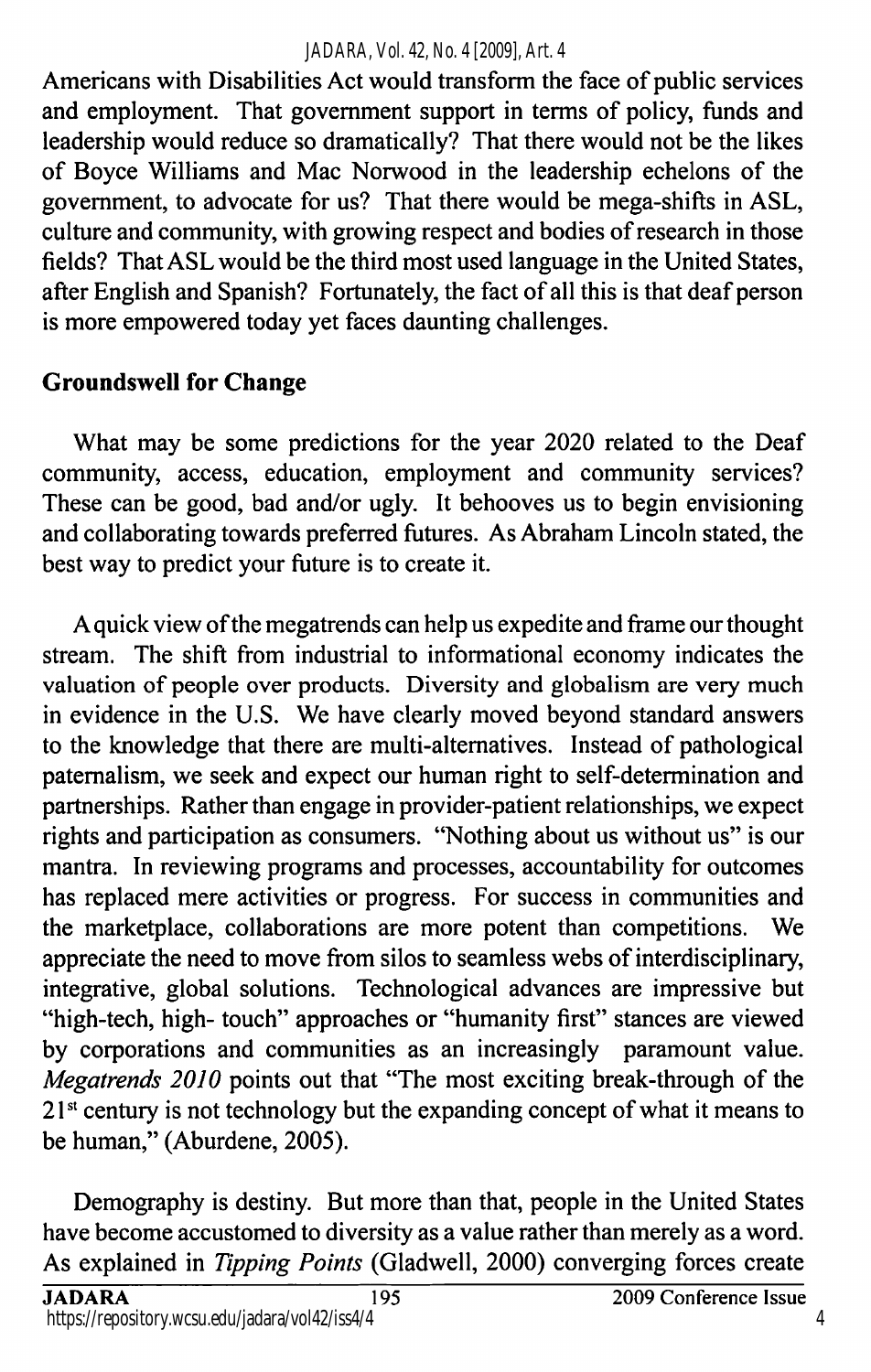situations which have become infectious and thus transformative in our society. Activists for civil rights in the 1950s and 1960s have made a number of litigative and legislative breakthroughs. Although these were momentous, they were not in themselves sufficient to breathe life into sleeping giants. More, much more breakthroughs were needed. The great divide and daily social injustice led to "Black Power" and clenched fists. Black Pride with its "Black is Beautiful" slogan emerged. More importantly, television shows in everyone's living room portraying successful African Americans such as Bill Cosby, the Jeffersons, and Different Strokes have paved the way for greater social acceptance and consequently the United States' first African American president. The National Theatre of the Deaf, Sesame Street, and Deaf West Theatre have and are doing a monumental job in promoting appreciation of the beauty and depth of ASL. Marlee Matlin has shown the world that deaf people are as capable as anyone else. Further groundwork and converging across disciplines can and will create paradigm shifts to actualize equality and equity for deaf and hard of hearing people in society, language acquisition, education, employment and community.

# Technological Innovations

What are the kinds of technologies available today and how has technology enabled advancement to the next level? The different tools for technologically enabled communication access today include: Real Time Captioning (CART, Type Well), Remote Conference Captioning (RCC), handheld communication devices, computer supported discussions, assistive listening devices (ALDs) & CAPTEL, video remote interpreting (VRI), videophones and video relay services, using portable videophones, netbooks, laptops and desktops, VRI, video conferencing including web-supported conferencing with screens showing several people in remote locations at the same time such as e/pop. Smart Boards, Network System/Think Tank group processing, and online educational support. Innovative service providers have used technology to reach out to target audiences for less cost and individuals may wish to navigate the web to gain the needed information prior to subsequent meetings. For example, Ohio uses web-supported video conferencing to connect ASL users in a virtual Alcoholic Anonymous support meeting rather than having them travel great distances statewide for accessible meetings. The cost becomes incrementally less. The national postsecondary network, PEPNet, (2009) provides training and support services, online, in transition to professionals on using online iTransition tools for high school students which includes: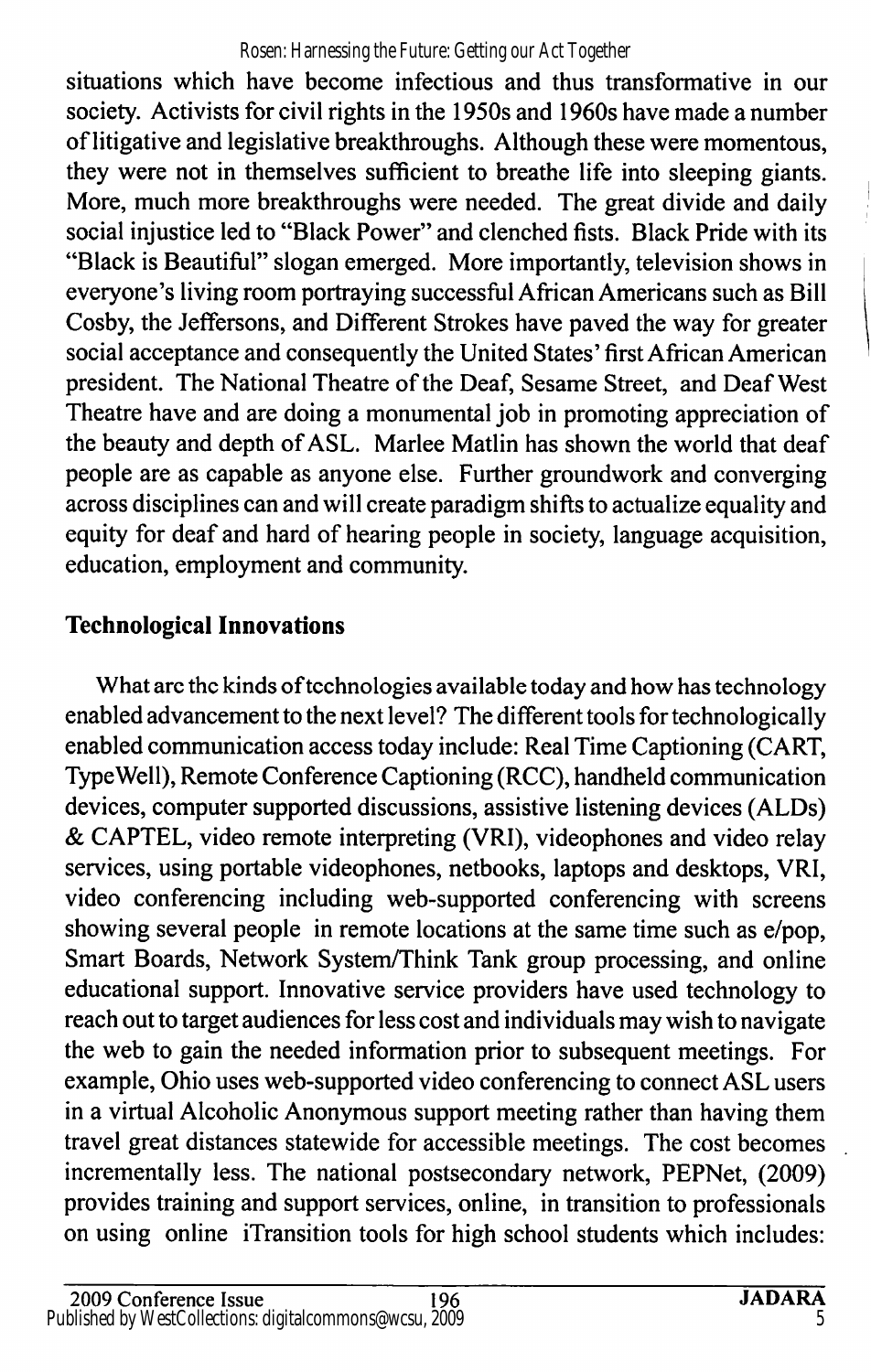Career Interests and Education Choices: It's My Plan; First Year College Success: Be the One; Essential Skills for College Living: It's My Life; and eFolio: My Online Portfolio.

One of my best friends is Mr. Google. Millennial teenagers are technologically networked with variations of pagers, instant messaging. Twitter and Facebook. Distance education, electronic tutorial assistance and online help further interconnectivity and education. Technology is marvelous. I personally can't wait for my pocket hologram interpreter. However we need to go beyond "brick and click" systems and look at the knowledge and skills needed in people.

## Educational and Employment Relations

The federal department of Occupational Employment Statistics projections (2000-2010) explodes conventional curricula with the statement that "Knowledge in science and mathematics will be needed for 80% of the fastest growing jobs. Anew definition of literacy is required for understanding documents and quantitative material."

We need to expand the definitions of literacies to include the current body of research on multiple functional literacies and intelligences to include: language and linguistics, numeracy and science, cultural, technological and interpersonal relationships (Seider, 2009). Federal Reserve chair Ben Bemanke adds financial literacy to important functional literacies, especially for minority and disadvantaged groups.

Expected competencies for students at the Califomia State University, Northridge, wrap around the academic curriculum and encompass five additional common learning themes: Becoming One's Own Person, Achieving Capacity for Mutually Supportive Relationships, Demonstrating Social and Civic Responsibility, Utilizing Effective Thinking, and Applying Knowledge and Practical Competence. Each of these comes with its own set of learning outcomes and rubrics.

Education contributes not only to the desirable quality of life but also functions as an economic leverage, more so for the deaf person. According to the U.S. Department of Commerce, the American worker's average annual salary usually corresponds to the education level attained, as follows: \$19,000 for a high school dropout; \$26,200 for a high school graduate with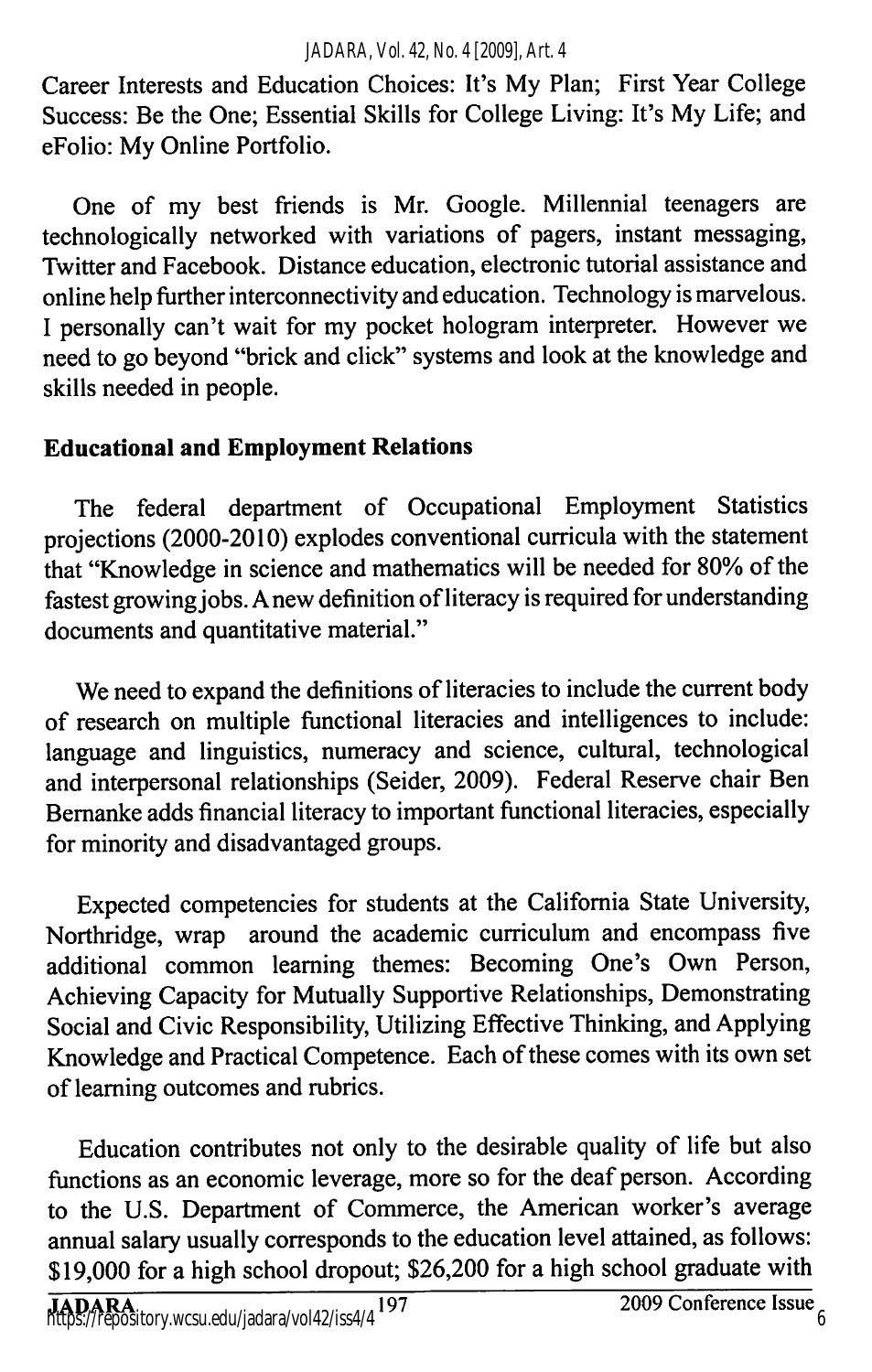no postsecondary education; \$33,400 for an Associate's Degree; \$42,200 for a Bachelor's Degree; \$52,300 for a Master's Degree; \$70,700 for a Doctoral Degree; and \$81,500 for a Professional Degree. As former President Bill Clinton postulates, "The more you learn, the more you eam."

Research on educational achievements of deaf students continues to be discouraging. Only one out of three young people graduate from a residential school with an academic diploma (Schroedel & Watson, 1991). Thirty percent of deaf and hard of hearing high school leavers are eligible for community and four-year colleges; furthermore 70% of them drop out of college without receiving a degree (Bowe, 2003; Schroedel, Watson & Ashmore, 2003). The dire statistics should behoove advisors and rehabilitation counselors to recommend colleges which do offer programs with critical masses of deaf students, quality support services, and some direct communication courses and co-curricular student development programs. Economic changes, more now than ever before, will impact adversely upon educational success for students. Vocational rehabilitation counselors in Califomia are encouraged to send students to lower-cost community colleges as a first choice. The "false" savings will result in high costs with drop outs, decreased self-esteem, and subsequent rehabilitation programs or welfare payments. It is far better to send those students to solid community colleges and four-year programs such as CSUN and others, where retention and graduation rates are proven. As graduates and employees, they will pay the state back manifold in taxes.

# Human Rights, Education and Consumerism

How should schools, agencies, consumers, families and policy makers collaborate on improving educational success for young deaf children? For enlightenment on appropriate pedagogies for deaf children, one may need to look beyond practices in this country to human rights on the international level. The 1987 Resolution of the World Federation of the Deaf (WFD) asserts: "The distinct national sign languages of indigenous deaf populations should be officially recognized as their natural language of right for direct communication... Teachers of the deaf are expected to learn and use the accepted indigenous sign language as the primary language of instruction." A WFD position paper in 2001 reaffirms: "Deaf children must have the same quality access to education as non-Deaf children. Furthermore, sign language (bilingualism) is their birthright." The United Nations in 2006 ratified the International Convention on Human Rights for Persons with Disabilities (2006), which unequivocally spells out the human right to sign language and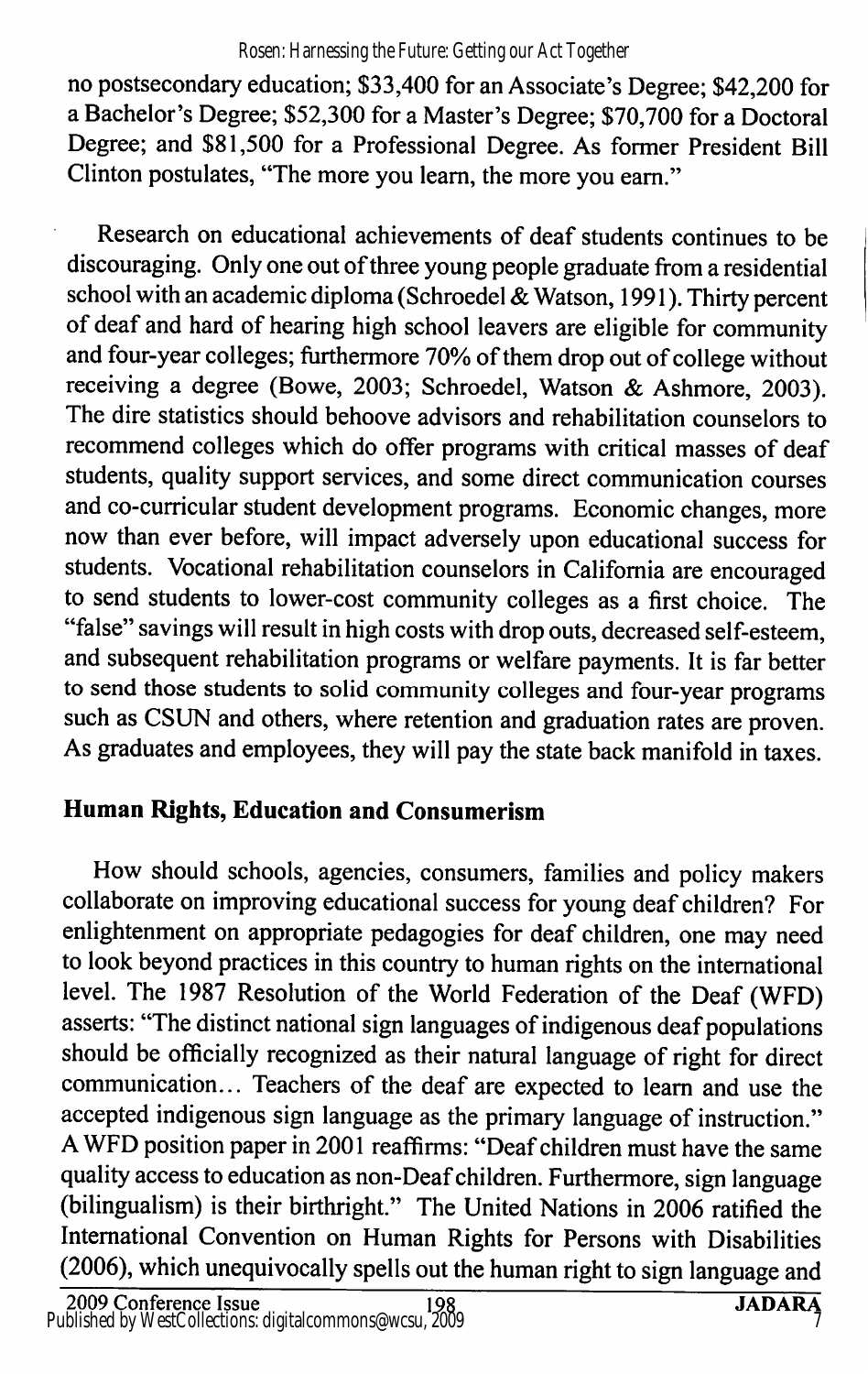#### *JADARA, Vol. 42, No. 4 [2009], Art. 4*

bilingual approaches in education for deaf and hard of hearing learners of all ages. Success for children requires a seamless system of educational support for deaf and hard of hearing infants with qualified bilingual professionals, both deaf and hearing.

Artist Maureen Klusza of www.moeart.com heartbreakingly illustrates in a cartoon the difference between two typical infants, one hearing who is signing gleefully and the other, deaf, with shackled hands. However, the bottom line is that the deaf child does not fail; the system fails the deaf child. A coalition in Califomia is working on transforming policies and practices in early identification and intervention and in advocating for quality regionalized educational programs. Deaf people, ASL, culture and community are part of the vibrant mosaic of society in the United States. An understanding, appreciation and admiration of these will lead to greater acceptance and thus success for deaf children, their families and the profession. It does take a whole village to raise and to graduate a deaf student. A rising sea lifts all boats. How can the educational paradigm for deaf and hard of hearing students be changed? Habilitation now, not rehabilitation later.

# Strategic Planning

Where does one start in planning the future? Linear routes to the future are not possible. Out-of-box thinking and envisioning possible futures are essential. There are challenges, choices and changes to be made. Mutual goals and collaborations can bring the proverbial mountain to schools and programs. Central values need to guide the conversation. Firms of Endearment (Sisodia, 2007) illustrates the process of successful corporate changes; empathy, excellence and empowerment lead to engaging and enduring changes. Van Der Werff (1998) provides steps on hamessing the future. Aburdene (2005) expounds in Megatrends 2010 that humanity (and human rights) needs to be the bottom line, essential for success. Guidelines need to be deaf-friendly, networked and system-focused.

- • Clarify human rights, shared mission, vision and values; use as guides for planning and decision making.
- •Create preferred futures and "what-if" scenarios. Likelihood-Impact analyses are helpful.
- • Keep an open mind, listen, and learn from outsiders. Expect the unexpected.
- • Create synergy via think-tanks, analyses of trends, current events, data & needs, collaborations and political coalitions.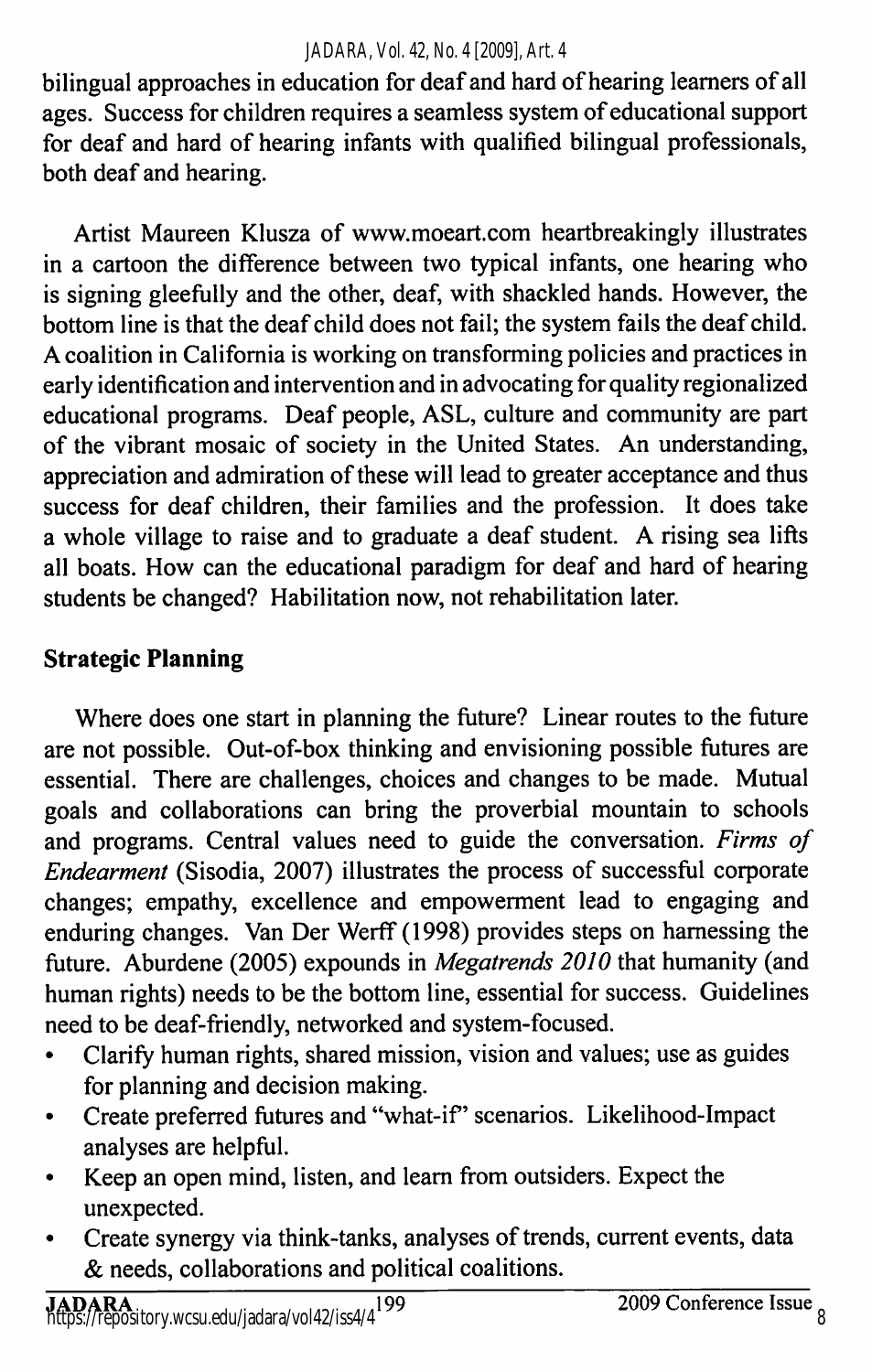- •Value your associates and consumers.
- •Maintain balance in your life.

All in all, it's all about you, your program, and your ability to meet the needs and goals of the deaf student or consumer.

Dr. Roz Rosen, Director National Center on Deafness California State University - Northridge 18111 Nordhoff St. Northridge, CA (818) 677-2611 TTY roz. rosen@csun. edu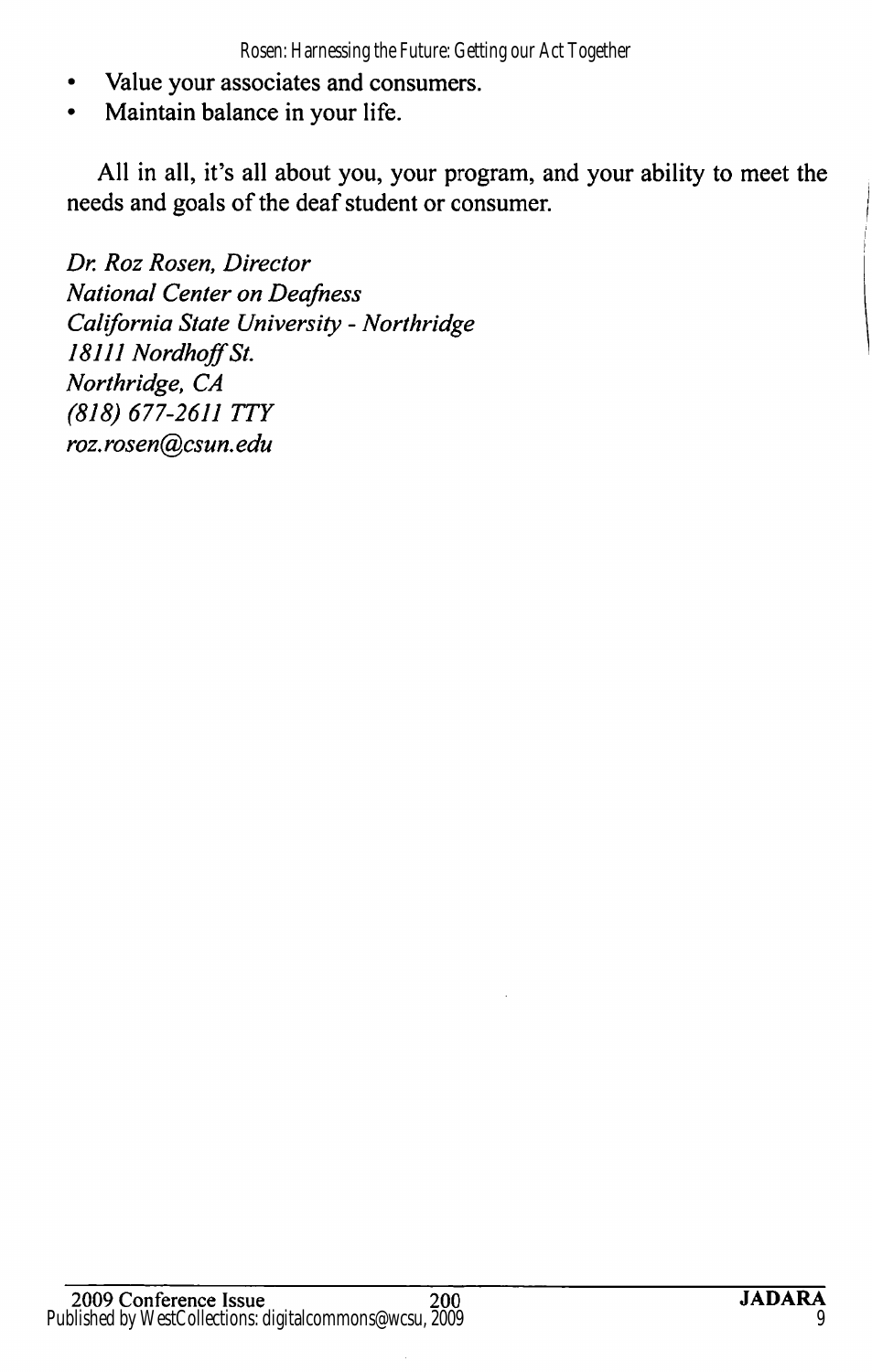#### References

- Aburdene, P. (2005). Megatrends 2010: The rise of conscious capitalism, Charlottesville, VA: Hampton Roads Pub. Co.
- Bowe, F. (2003). Transition for deaf and hard of hearing students: A blueprint for change. Journal of Deaf Studies and Deaf Education, 8(4), 486-493.
- Gladwell, M. (2000) The tipping point: How little things can make a big difference. Boston: Little, Brown.
- Postsecondary Education Program Network (PEPNet) (2009). iTransition. Retrieved online at http://www.pepnet.org
- Seider, S. (2009). An educator's journey toward multiple intelligences. Retrieved April 1, 2009 from http://www.edutopia.org/multipleintelligences-theory-teacher
- Schroedel, J. G., & Watson, D. (1991) Postsecondary education for students who are deaf: A summary of a national study. OSERS News in Print, 4(1), 8-14.
- Schroedel, J. G., Watson, D., & Ashmore, D. (2003). A national research agenda for the postsecondary education of deaf and hard of hearing students: A road map for the future. American Annals of the Deaf, 148(2), 67-73.
- Sisodia, R. (2007). Firms of endearment: How world-class companies profit from passion and purpose. Upper Saddle River, NY: Wharton School Publishing.
- Top failed technology predictions, (n.d.). Retrieved April 1, 2009, from http://listverse.com/history/top-30-failed-technology-predictions
- United Nations. (2006). International Convention on Human Rights for Persons with Disabilities. Retrieved online at http://www.un.org/ esa/socdev/enable